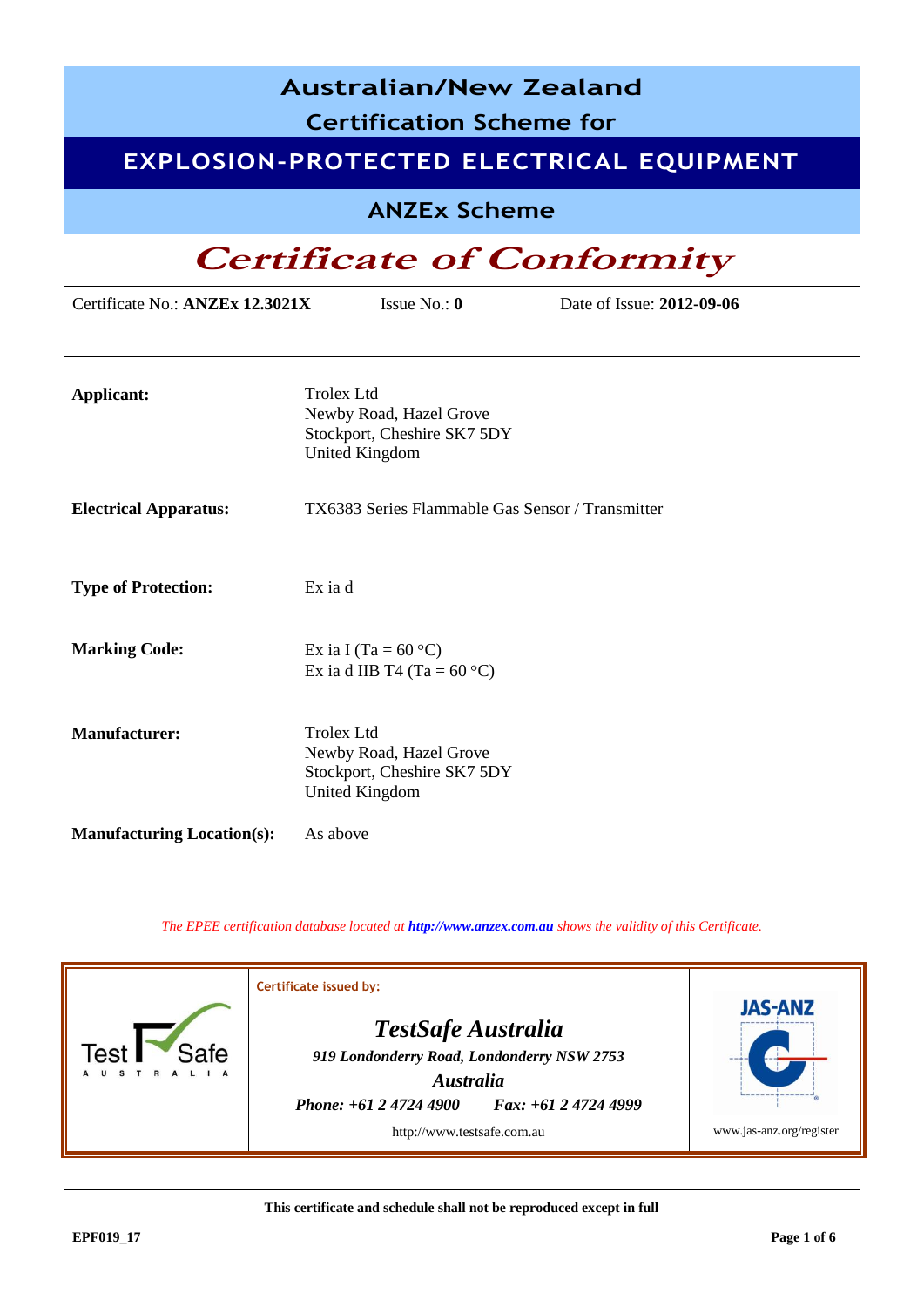| <b>Australian/New Zealand</b><br><b>Certification Scheme for</b> |                         |                           |  |
|------------------------------------------------------------------|-------------------------|---------------------------|--|
| <b>EXPLOSION-PROTECTED ELECTRICAL EQUIPMENT</b>                  |                         |                           |  |
| <b>ANZEx Scheme</b>                                              |                         |                           |  |
| <b>Certificate of Conformity</b>                                 |                         |                           |  |
| Certificate No.: ANZEx 12.3021X                                  | Issue No.: $\mathbf{0}$ | Date of Issue: 2012-09-06 |  |

*This certificate is granted subject to the conditions as set out in Standards Australia/Standards New Zealand Miscellaneous Publication MP87.1:2008.*

#### **STANDARDS:**

*The electrical apparatus and any acceptable variations to it specified in the schedule of this certificate and the identified documents, was found to comply with the following standards:* 

| AS/NZS 60079.0:2005  | Electrical apparatus for explosive gas atmospheres $-$ Part 0: General requirements (including<br>Amendment 1) |
|----------------------|----------------------------------------------------------------------------------------------------------------|
| AS/NZS 60079.11:2006 | Explosive atmospheres $-$ Part 11: Equipment protection by Intrinsic safety 'i'                                |
| AS 60529:2004        | Degree of protection provided by enclosures (IP code)                                                          |

*This Certificate does not indicate compliance with electrical safety and performance requirements other than those expressly included in the Standard(s) listed above.*

### **ASSESSMENT & TEST REPORTS:**

*The equipment listed has successfully met the assessment and test requirements as recorded in:* 

Test Report No. and Issuing Body: 33832, TestSafe<br>Quality Assessment Report No. and Issuing Body: GB/SIR/QAR07.0017/02, SIRA Quality Assessment Report No. and Issuing Body:

File Reference: **2012/006336**

Ujen Singh 2012-09-06

*Signed for and on behalf of issuing body Date of Issue*

Quality & Certification Manager

*Position*

**This certificate is not transferable and remains the property of the issuing body and must be returned in the event of it being revoked or not renewed.**

**This certificate and schedule shall not be reproduced except in full**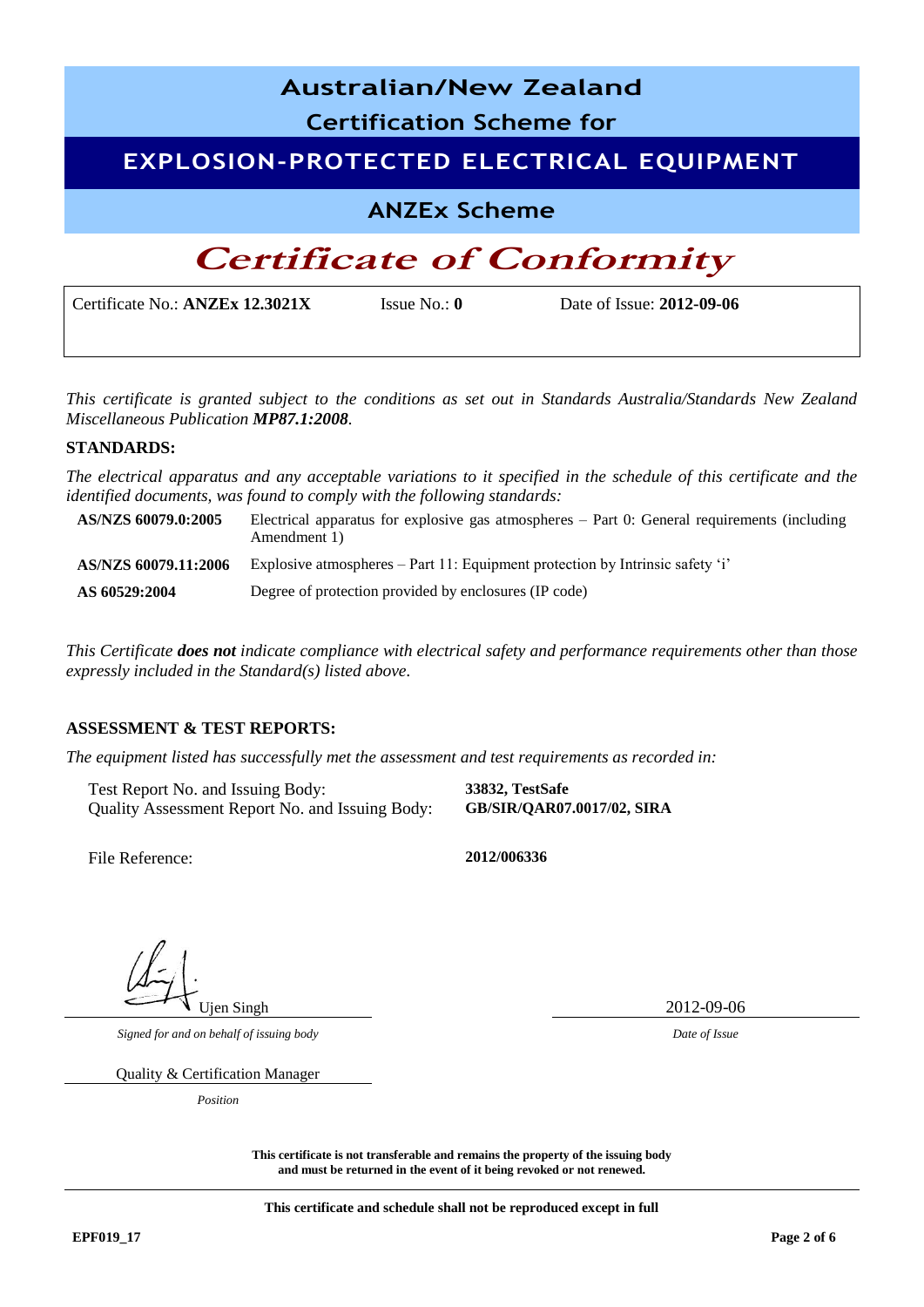# **Australian/New Zealand Certification Scheme for EXPLOSION-PROTECTED ELECTRICAL EQUIPMENT ANZEx Scheme**

## **Certificate of Conformity**

Certificate No.: **ANZEx 12.3021X** Issue No.: **0** Date of Issue: **2012-09-06**

## **Schedule**

### **EQUIPMENT:**

The TX6383-Series Flammable Gas Sensor/Transmitters take a signal from a gas sensing head mounted on a sensor board; this signal is conditioned and an analogue signal is then transmitted to other monitoring equipment.

The TX6383 comprises an output board, which is connected to two sensor-head boards and an optional display board. The assembly is housed in a metal-loaded polycarbonate or Polycarbonate/ABS enclosure with anti-static properties. A polycarbonate window is fitted to allow viewing of the liquid crystal display.

The sensor head may be mounted in the main unit, or housed in a brass or polycarbonate enclosure in a remote location connected by up to 10 m of cable. The Group I builds use an intrinsically safe sensing head, whereas the Group IIB builds use a previously certified flameproof sensing head.

There are four versions of the TX6383:

|   | TX6383.84.01.12.240 | Group I, 4 to 20 mA output   |
|---|---------------------|------------------------------|
|   | TX6383.84.01.11.240 | Group I, $0.4$ to 2 V output |
|   | TX6383.84.01.13.240 | Group I, 5 to 15 Hz output   |
| Δ | TX6383.84.02.12.240 | Group IIB, 4 to 20 mA output |

where 84 indicates the model has a remote sensing head, otherwise these two digits are omitted

- 01 indicates a Group I build
- 02 indicates a Group II build
- 11 indicates a 0.4-2 V output
- 12 indicates a 4-20 mA output
- 13 indicates a 5-15 Hz output
- 240 indicates that the head is intended for methane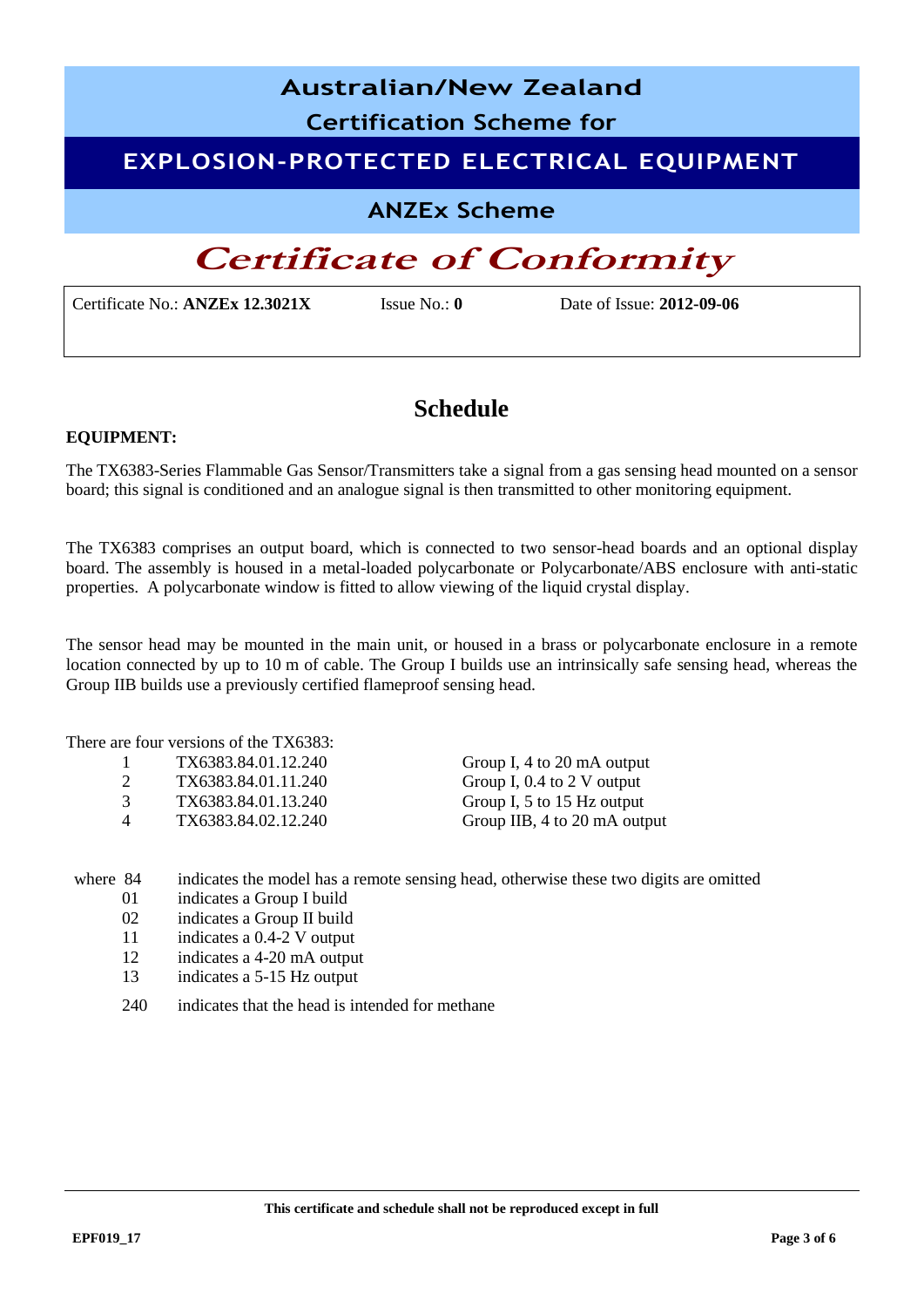| <b>Australian/New Zealand</b>                   |
|-------------------------------------------------|
| <b>Certification Scheme for</b>                 |
| <b>EXPLOSION-PROTECTED ELECTRICAL EQUIPMENT</b> |
| <b>ANZEx Scheme</b>                             |
| <b>Certificate of Conformity</b>                |

| <b>CONDITIONS OF CERTIFICATION:</b> |
|-------------------------------------|

It is a condition of safe use that the following parameters shall be taken into account during installation:

Certificate No.: **ANZEx 12.3021X** Issue No.: **0** Date of Issue: **2012-09-06**

|                         |                              | <b>Group I</b>         |                  |  |
|-------------------------|------------------------------|------------------------|------------------|--|
|                         | T4/T3 (power) (See note 1)   |                        |                  |  |
| $\mathbf{U}_\mathrm{i}$ | 16.5 V                       |                        |                  |  |
| $C_i$                   |                              | $0 \mu F$ (See note 3) |                  |  |
| $L_i$                   |                              | 0 <sub>m</sub> H       |                  |  |
|                         |                              |                        |                  |  |
|                         | T1/T2 (sensor output signal) |                        |                  |  |
|                         | 4-20 mA 4-wire               | $0.4 - 2$ V            | 5-15 Hz          |  |
| $U_i$                   | 16.5 V                       | 16.5 V                 | 16.5 V           |  |
| $\mathbf{I}_i$          | $200 \text{ mA}$             | $200 \text{ mA}$       | Not critical     |  |
| $\mathbf{P}_\mathrm{i}$ | 0.271 W                      | 0.271 W                | Not critical     |  |
| $C_{\rm i}$             | $0 \mu F$                    | $0 \mu F$              | $0 \mu F$        |  |
| $L_i$                   | 0 <sub>m</sub> H             | 0 <sub>m</sub> H       | 0 <sub>m</sub> H |  |
| $\mathbf{U}_{\text{o}}$ | 16.5 V (See note 2)          | 5.88 V                 | 0 <sub>V</sub>   |  |
| $I_{o (peak)}$          | 322 mA                       | 24 mA                  | 0 <sub>m</sub> A |  |
| $I_{o(continuous)}$     | 213 mA                       |                        |                  |  |
| $P_{o}$                 | 1.33 W                       | 35 mW                  | 0 mW             |  |
| $C_{\rm o}$             | $9.7 \mu F$                  | $9.7 \mu F$            |                  |  |
| $L_o/R_o$               | $\leq 40 \mu H/\Omega$       | $\leq 40 \mu H/\Omega$ |                  |  |

Note 1: The TX6383 may be connected to supplies derived from a single power source or from two separate power sources. Where two separate power sources are used, the power and signal supplies should be regarded as separate intrinsically safe circuits unless the combination of the sources has been assessed as non-incendive.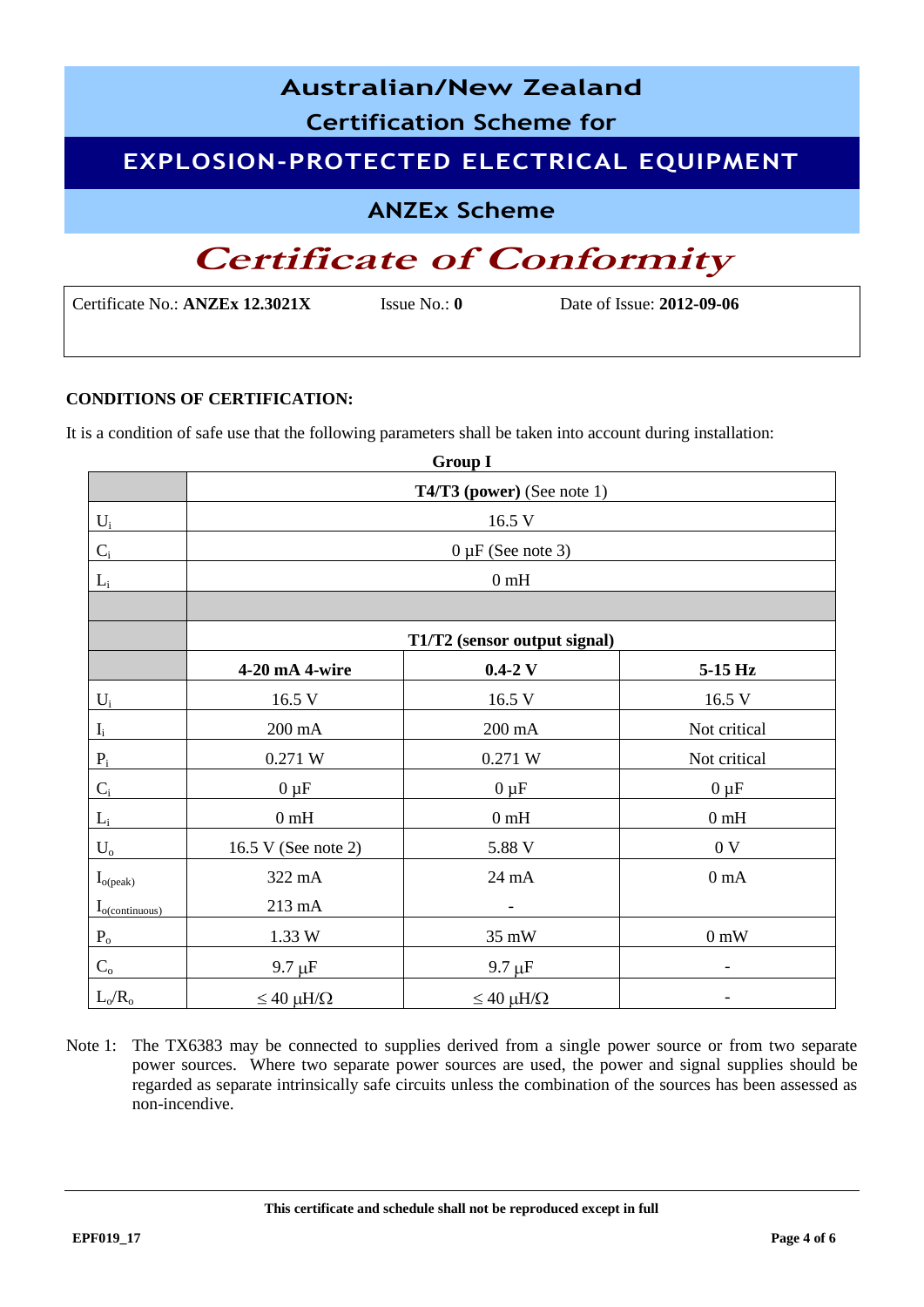## **Australian/New Zealand Certification Scheme for EXPLOSION-PROTECTED ELECTRICAL EQUIPMENT ANZEx Scheme Certificate of Conformity**

Certificate No.: **ANZEx 12.3021X** Issue No.: **0** Date of Issue: **2012-09-06**

- Note 2: The quoted  $U_o$ ,  $I_{o(peak)}$  and  $P_o$  parameters are worst-case values based on a  $U_i$  value of 16.5 V.  $U_o$  has the same value as  $U_i$ , so, if a  $U_i$  value of less than 16.5 V is used, the same lower value may be used for  $U_o$ .  $I_{o (peak)}$  and  $P_o$  are also reduced.
- Note 3: There is no terminal capacitance at the supply voltage but, for system assessment purposes, the installer should note that there is a terminal capacitance of 5.5  $\mu$ F at 5.88 V with one countable fault.

|                         | T4/T3 (power) and T1/T2 (sensor output signal) (See note 1) |
|-------------------------|-------------------------------------------------------------|
| $U_i$                   | 28 V                                                        |
| $\mathbf{I}_\mathrm{i}$ | $200 \text{ mA}$                                            |
| $P_i$                   | 1.41 W                                                      |
| $R_{\text{source}}$     | $\geq$ 139 $\Omega$                                         |
| $C_i$                   | $6.5$ nF (See note 4)                                       |
| $L_i$                   | 0 <sub>m</sub> H                                            |
|                         |                                                             |
|                         | T1/T2 (sensor output signal) (See note 2)                   |
| $U_{o}$                 | 28 V                                                        |
| $I_{o}$                 | 171 mA                                                      |
| $P_{o}$                 | 1.194 W                                                     |
| $C_{\rm o}$             | $237$ nF (See note 3)                                       |
|                         | $200 \mu H$ (See note 3)                                    |

### **Group IIB, 4-20 mA 4-wire**

- Note 1: The TX6383 may be connected to supplies derived from a single power source or from two separate power sources. Where two separate power supplies are used, they shall be unipolar positive power supplies referenced to the same zero volt, and the combined current and power shall not exceed the stated values.
- Note 2: The quoted  $U_0$ ,  $I_0$  and  $P_0$  parameters are worst-case values based on a  $U_i$  value of 28 V.  $U_0$  has the same value as  $U_i$ , so, if a  $U_i$  value of less than 28 V is used, the same lower value may be used for  $U_o$ . I<sub>o(peak)</sub> and  $P_0$  are also reduced.